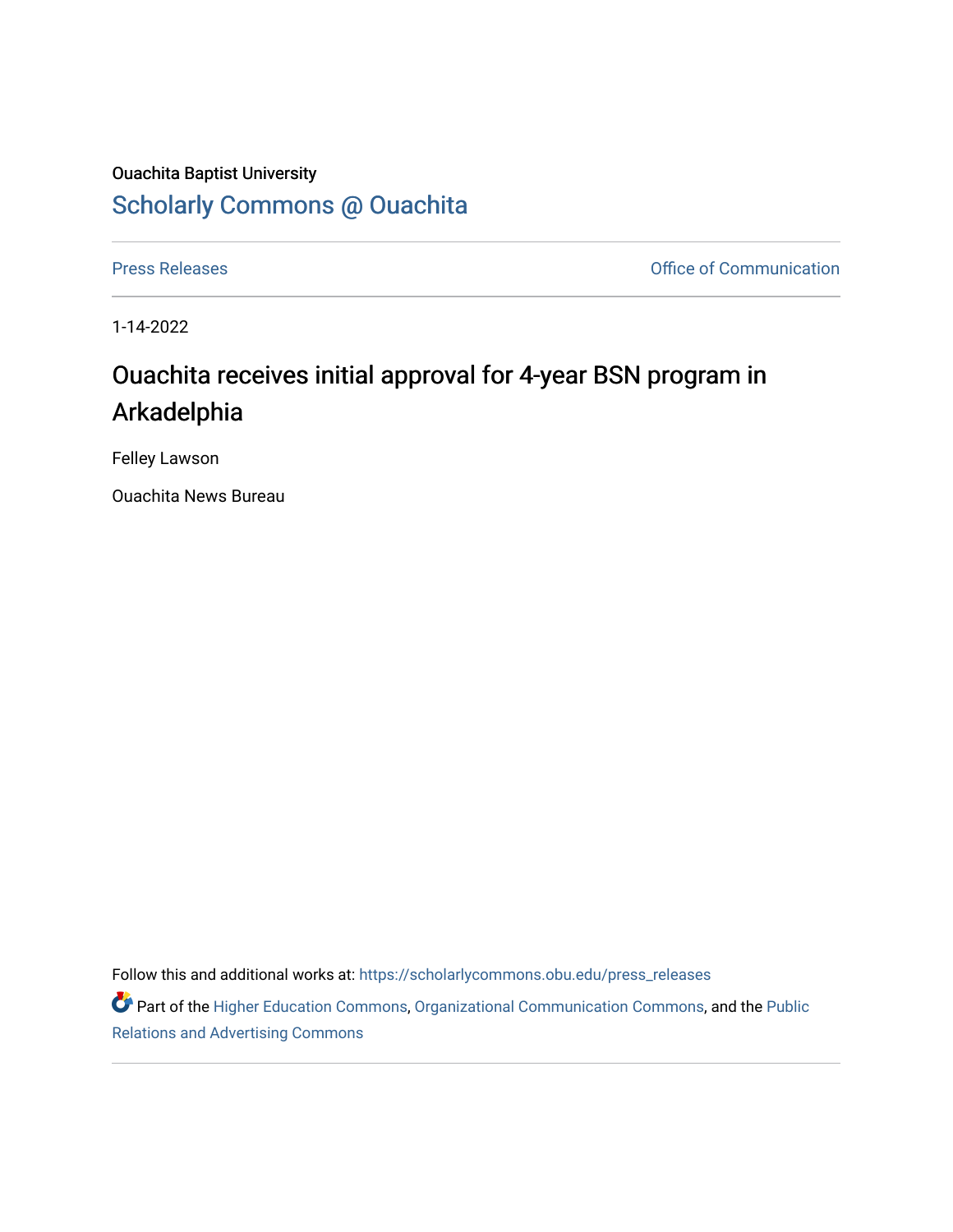



For immediate release **Ouachita receives initial approval for 4-year BSN program in Arkadelphia** *By Felley Lawson* January 14, 2022 For more information, contact OBU's news bureau at [newsbureau@obu.edu](mailto:newsbureau@obu.edu) or (870) 245-5206

ARKADELPHIA, Ark.—Ouachita Baptist University's Department of Nursing has been initially approved by the Arkansas State Board of Nursing (ASBN) to begin recruiting and admitting students to its 4-year, residential Bachelor of Science in Nursing pre-licensure program option. The first cohort will start the program at the beginning of the Fall 2022 semester.

Prior to earning initial approval on Jan. 6, 2022, Ouachita's program was granted pre-requisite approval by the ASBN on Sept. 9, 2021.

"Ouachita's experienced faculty is well prepared to offer a high-quality, student-centered nursing education to help meet the demand for nurses," said Dr. Brenda Trigg, director of nursing in Ouachita's Patterson School of Natural Sciences. "This program option will give Ouachita students the opportunity to remain on Ouachita's campus and participate in the full Ouachita experience."